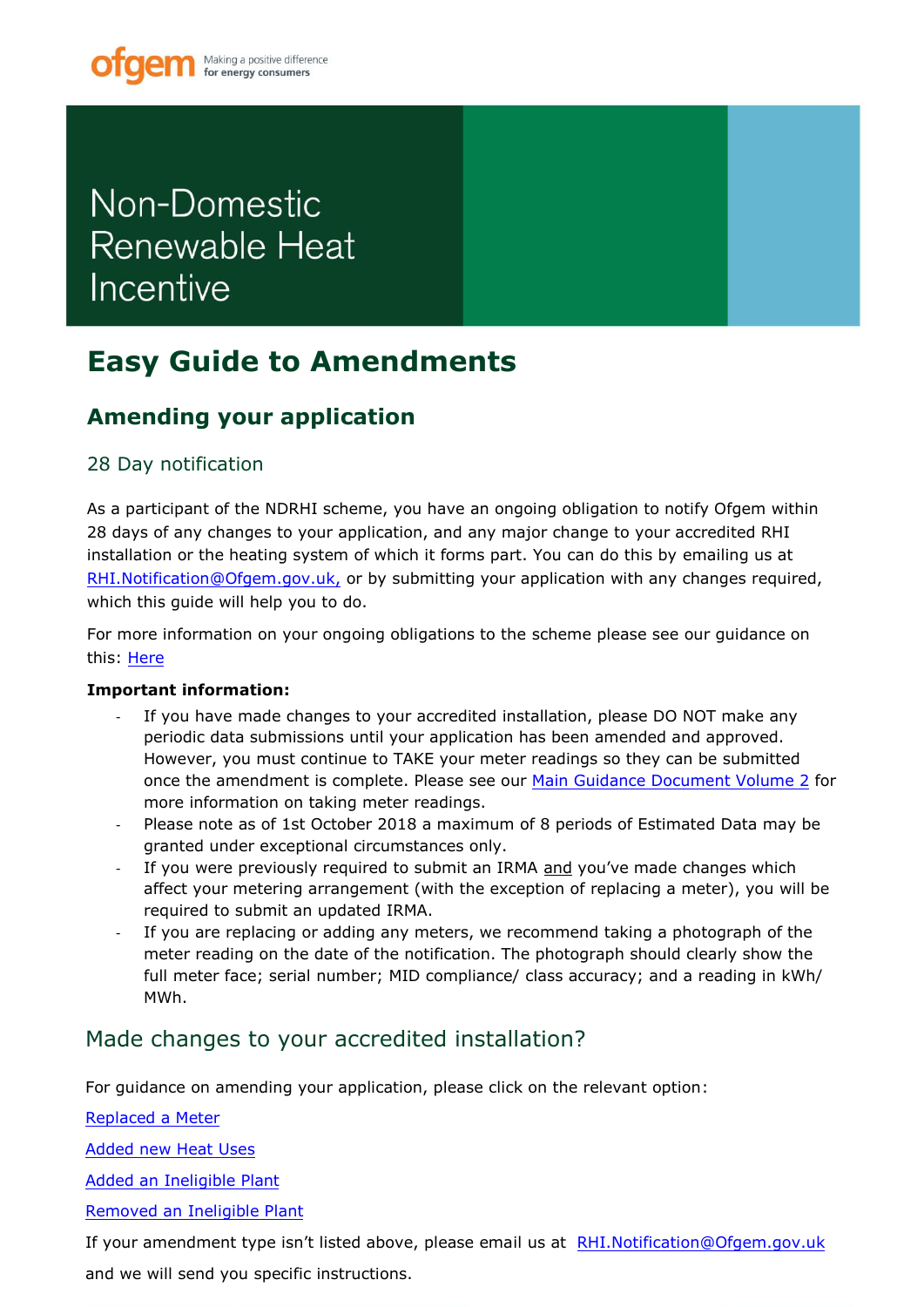### <span id="page-1-0"></span>**Replacing a meter**



Now that you have everything you need, you can begin to amend your application.

To do this, log on to the RHI register by clicking  $\geq$ Here $\leq$ 

- Click **Accreditation**, then click on **Edit/View Accreditation Application**
- Find the application to be amended and click **View**
- Scroll to the bottom and click **Edit**

Edit the following questions and click **Next** to skip any that aren't listed below;

- AM 090 Select the primary amendment type as **Change in Meters**.
- AM 100 Select the secondary amendment type as **Replacing a Meter**.
- HH 120 Add a description of the amendment at the end of your existing answer. As a minimum, please copy the example below and fill in the boxes. Please add any additional information if required;

*AMENDMENT: Meter [SERIAL NUMBER AND LOCATION] has been replaced with a new meter [SERIAL NUMBER AND LOCATION] on [DATE] with an opening reading of [xxxx kWh]. The meter was replaced due to [FAULT/REASON FOR REPLACEMENT].* 

Meter Grid Enter details of your new meter;

Select **Replace and Add New** on the meter to be replaced

Complete the details in the pop up box

Pay special attention to your closing read and date for the old meter as well as the opening read and date for the new meter.

- HL130-1 Please upload a photo of the new replacement meter here.
- HL170-1 Please upload a revised schematic diagram here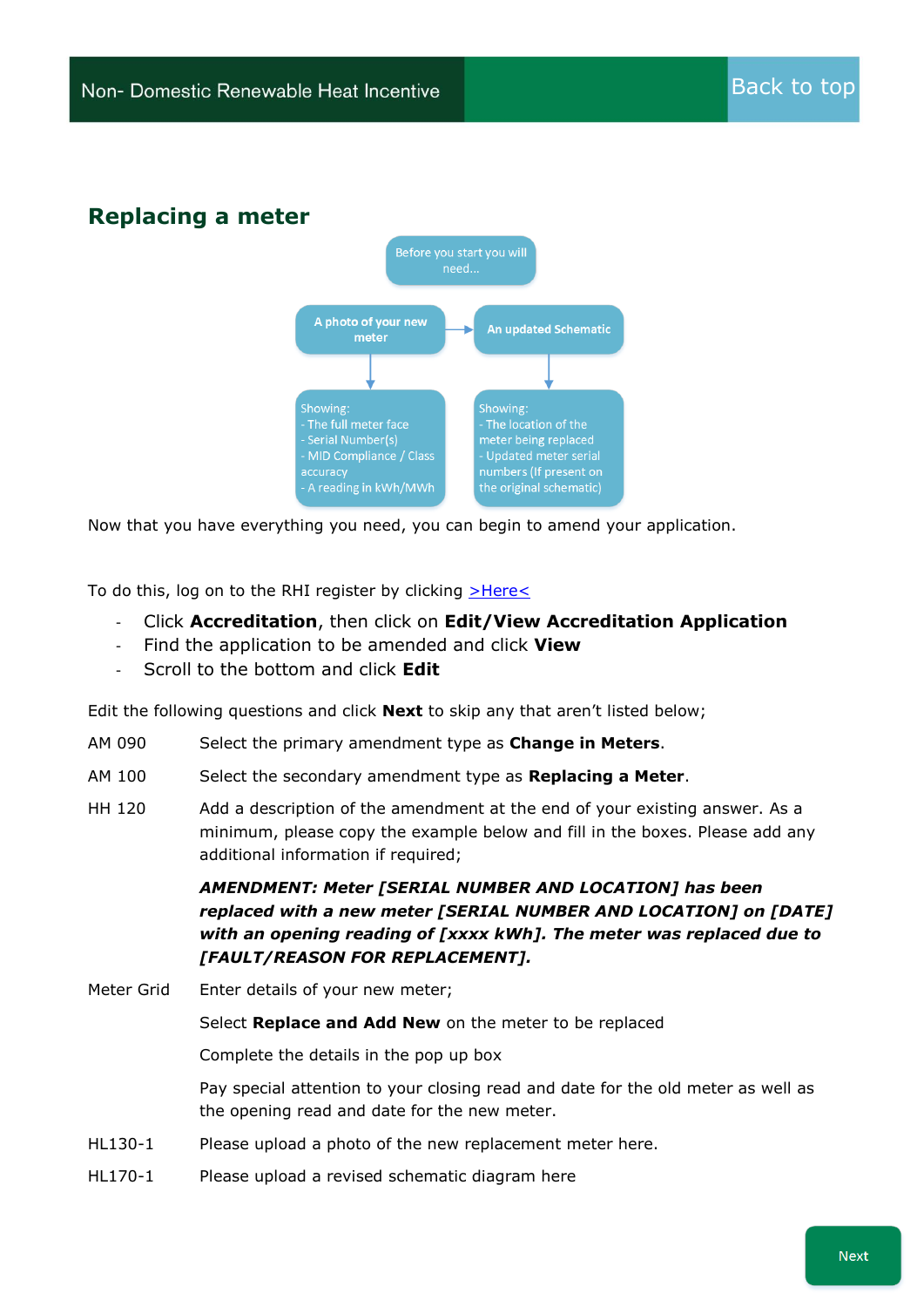#### **Have you completed the following actions?**

Updated comments at HH120?

Amended the meter grid?

Uploaded a meter photograph?

Uploaded an updated schematic?

When everything above is complete, submit your application after you have read and accepted the declaration. To complete, enter your password and click submit.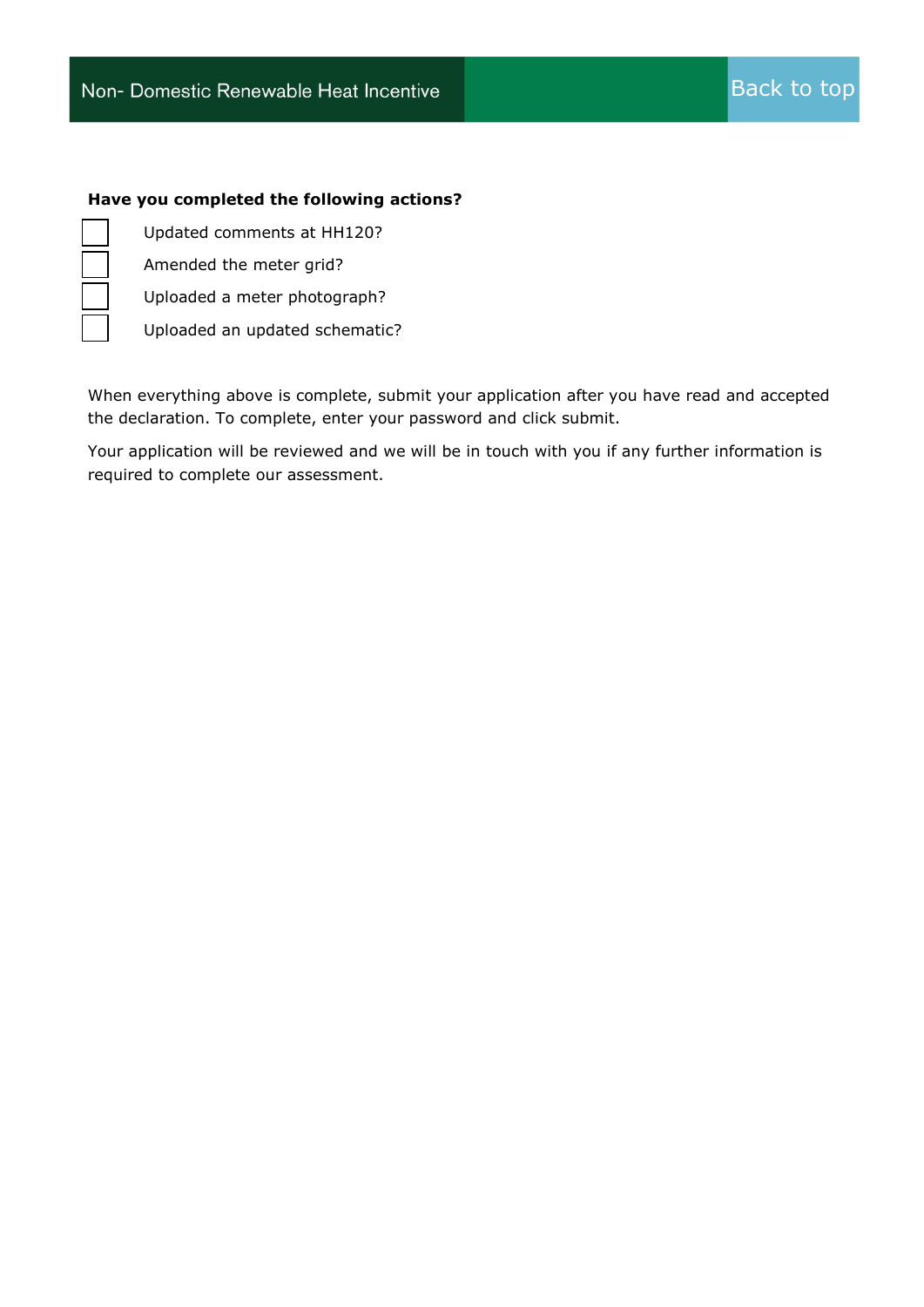### <span id="page-3-0"></span>**Adding new heat uses**

Before you begin, click on one of the following options that best describes your new heat use.

[Additional heat use such as a new building that has been added with a new meter](#page-4-0)

[Additional heat use such as a new building that has been added with external pipework which](#page-6-0)  [is accounted for by a Heat Loss Assessment \(HLA\)](#page-6-0)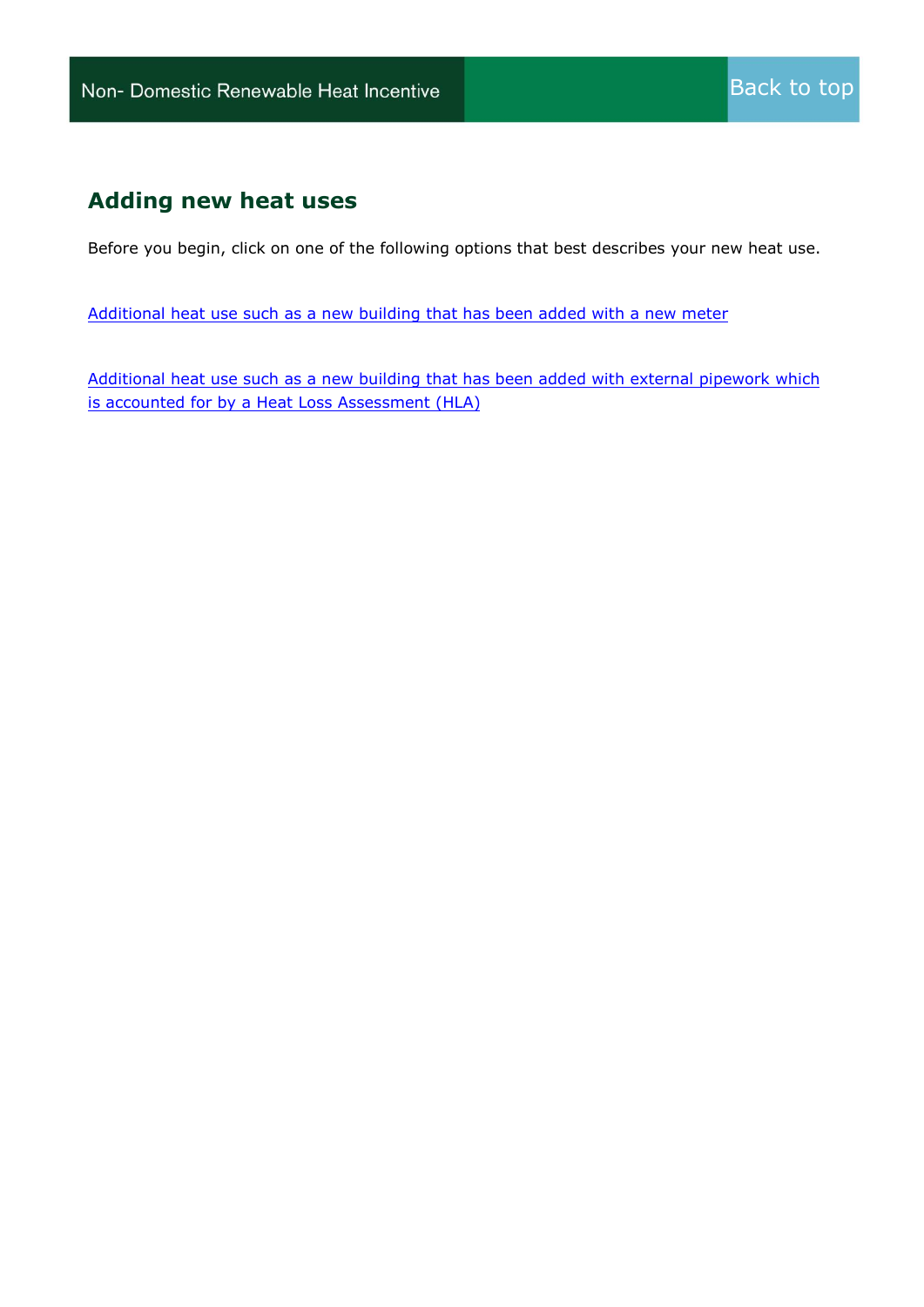### <span id="page-4-0"></span>**Adding an additional heat use with a new meter**



Now that you have everything you need, you can begin amending your application, by:

Logging on to the RHI register by clicking [>Here<](https://rhi.ofgem.gov.uk/)

- Click **Accreditation**, then click on **Edit/View Accreditation Application**
- Find the application to be amended and click **View**
- Scroll to the bottom and click **Edit**

Edit the following questions and click **Next** to skip any that aren't listed below;

#### AM 090 Select; **Change in Heat Use** and **Change in Meters**

- AM 100 Select the relevant secondary amendment types.
- HH 100-1 Update this question if you are adding any new heat use types.
- HH 120 Add a description of the amendment at the end of your existing answer. As a minimum, please copy the example below and fill in the boxes. Please add any additional info if required:

#### **-** *AMENDMENT: Extended heat use to include [Enter new heat use here] with Meter [SERIAL NUMBER] on [DATE] with an opening reading of [xxx kWh].*

HI 100 Update the value here to reflect the total number of heat meters now present on the system.

Meter Grid Enter details of your new meter;

- Select **Add Meter** at the bottom of the grid
- Complete the details in the pop up box. These should match the photo of the meter provided (Make, model, serial number etc.)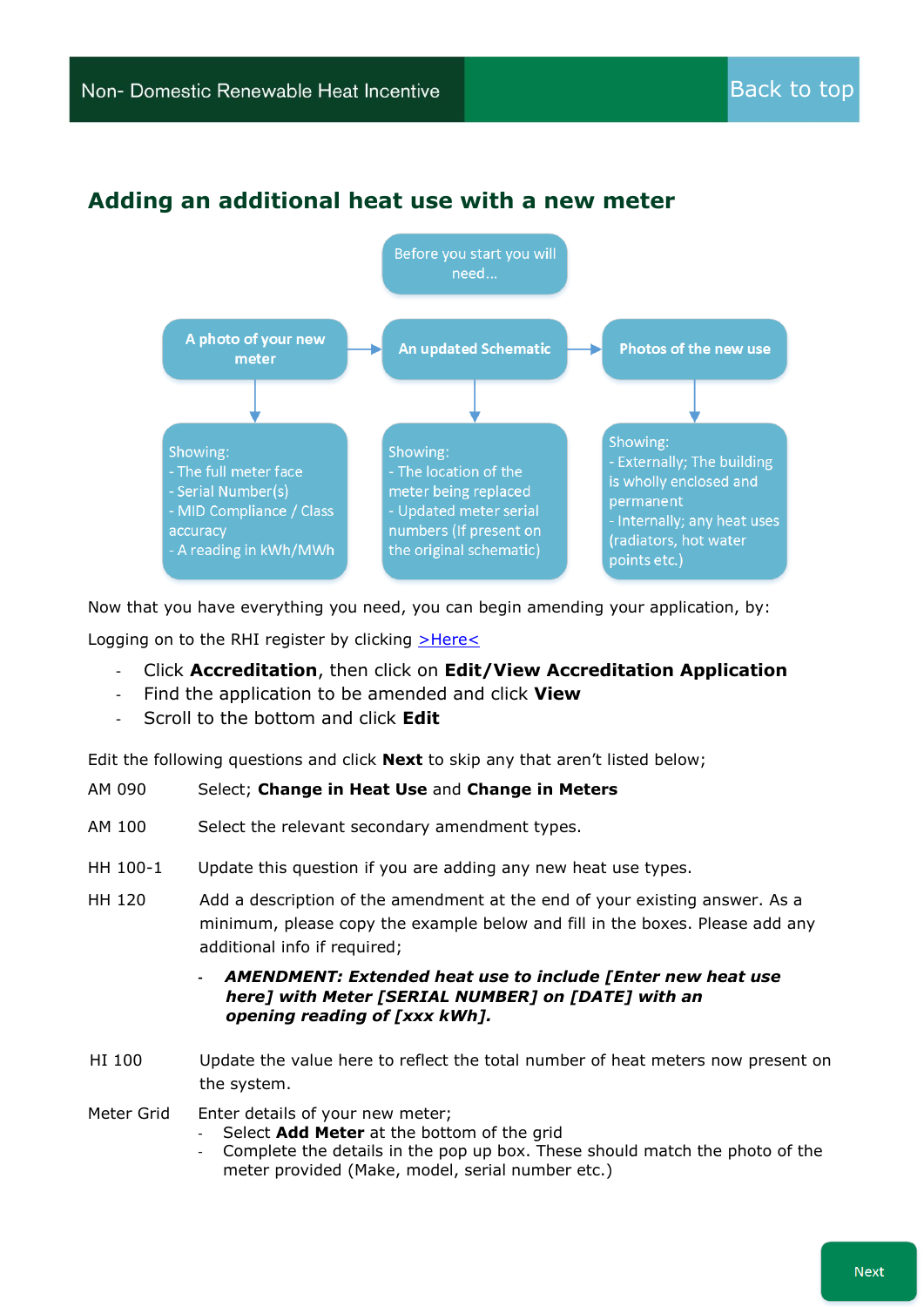HL130-1 Please upload a photo of the new meter(s) here.

- HL 150-3 if you previously submitted an IRMA with your application this will need to be updated in line with the changes you have made. If one is required due to the changes made, you can find a blank template for the report [here.](https://www.ofgem.gov.uk/publications-and-updates/non-domestic-renewable-heat-incentive-rhi-independent-report-metering-arrangements-template-pack-version-4-1) Sections 13.101-104 of our Volume One [Guidance](https://www.ofgem.gov.uk/system/files/docs/2016/11/guidance_volume_1_v9_sep_2016.pdf) further explain the scenarios where an IRMA is normally required.
- HL170-1 Please upload a revised schematic diagram here
- Additional Please upload photos of your new heat use or any other supporting evidence to slots HL190-1 through to HL290-1 (If you have added process heating at HH 100-1 you will be required to submit invoices to evidence the commercial nature of the process.)

#### **Have you completed the following actions?**

☒ Updated comments at HH120? ☒ Amended the meter grid? ☒ Uploaded a meter photograph? ☒ Uploaded an updated schematic? Uploaded evidence of your heat use?

When everything above is complete, submit your application after you have read and accepted the declaration. To complete, enter your password and click submit.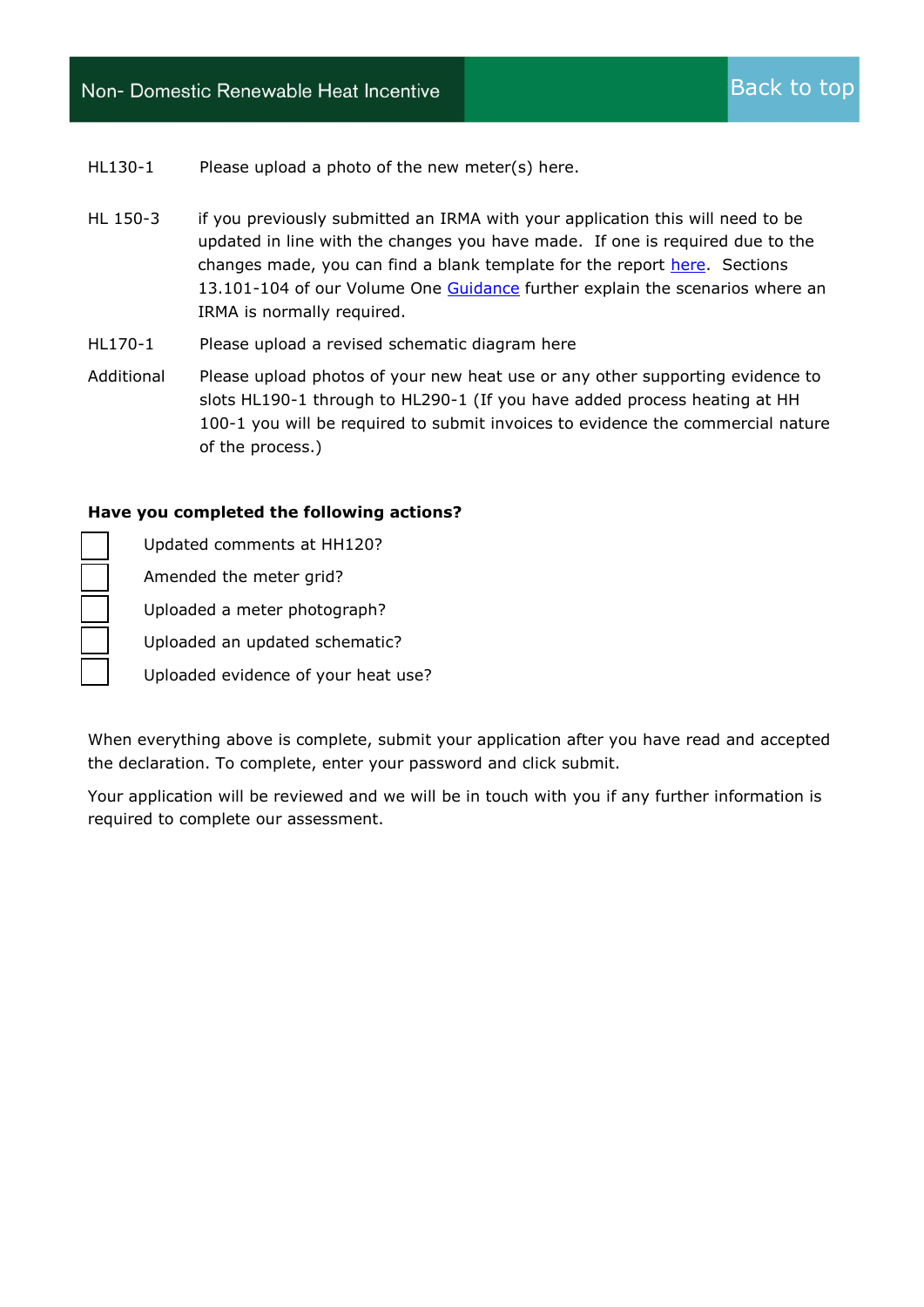### <span id="page-6-0"></span>**Adding an additional heat use with an HLA**



Now that you have everything you need, you can begin amending your application by;

Logging on to the RHI register by clicking [>Here<](https://rhi.ofgem.gov.uk/)

- Click **Accreditation**, then click on **Edit/View Accreditation Application**
- Find the application to be amended and click **View**
- Scroll to the bottom and click **Edit**

Edit the following questions and click **Next** to skip any that aren't listed below;

- AM 090 Select; **Change in Heat Use** and **Change Relating to the Heat Loss Assessment**
- AM 100 Select the relevant secondary amendment types.
- HH 100-1 Update this question if you are adding any new heat use types.
- HH 120 Add a description of the amendment at the end of your existing answer. As a minimum, please copy the example below and fill in the boxes Please add any additional info if required;

#### **-** *AMENDMENT: Extended heat use to include [Enter new heat use and name of building here] on [DATE]. New heat use connected by [XXXXm] of [Buried pipework/Aboveground pipework].*

If you have a Heat Loss Calculation for any external pipework on your site please send a copy of the relevant spreadsheet by email to - [RHI.Notification@ofgem.gov.uk](mailto:RHI.Notification@ofgem.gov.uk)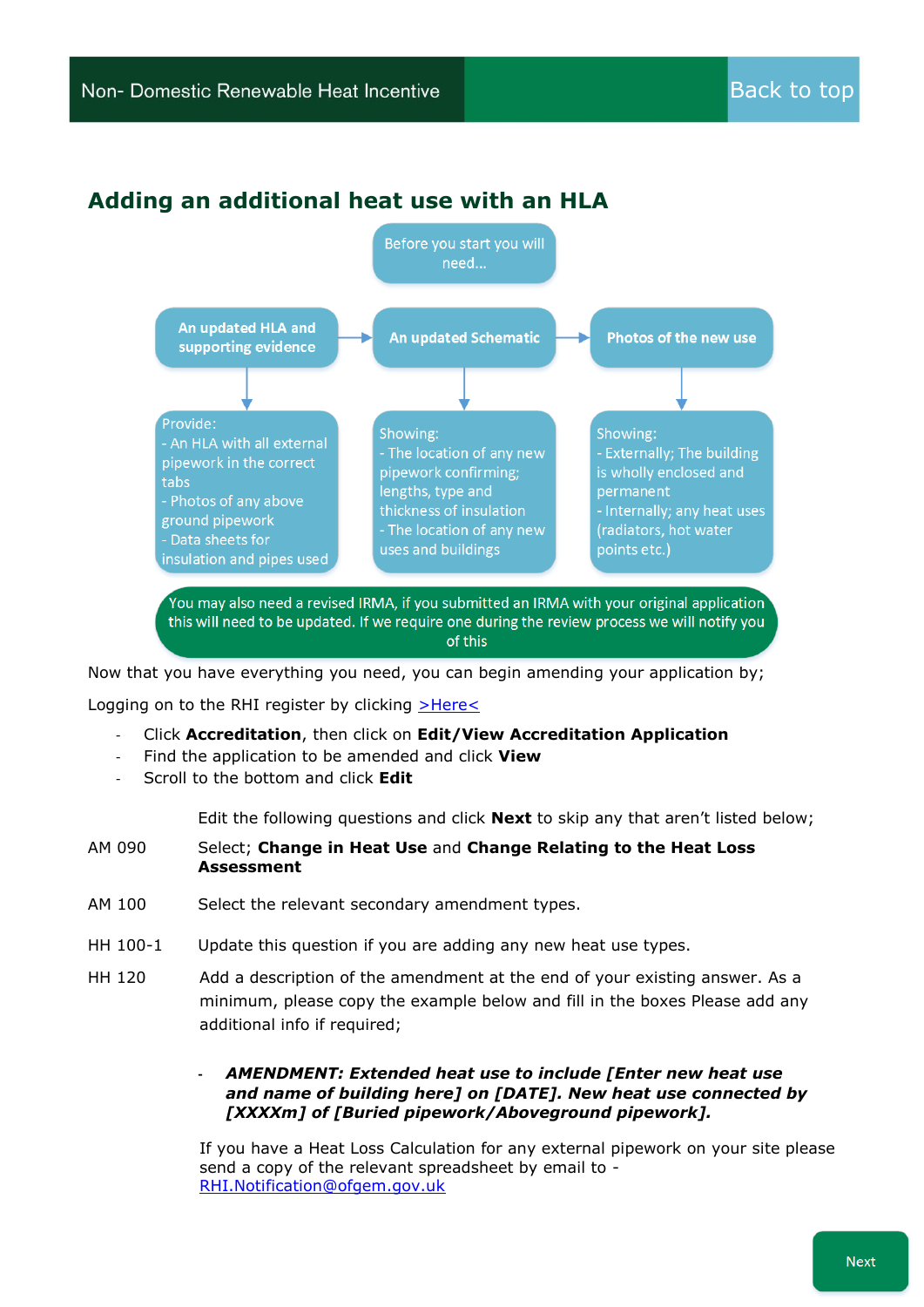### Non- Domestic Renewable Heat Incentive

- HL 150-3 If you previously submitted an IRMA with your application this will need to be updated in line with the changes you have made. If one is required due to the changes made, you can find a blank template for the report [here.](https://www.ofgem.gov.uk/publications-and-updates/non-domestic-renewable-heat-incentive-rhi-independent-report-metering-arrangements-template-pack-version-4-1) Sections 13.101-104 of our Volume One [Guidance](https://www.ofgem.gov.uk/system/files/docs/2016/11/guidance_volume_1_v9_sep_2016.pdf) further explain the scenarios where an IRMA is normally required.
- HL170-1 Please upload a revised schematic diagram here.
- Additional Please upload photos of your new heat use and any aboveground pipework photos or data sheets as well as any other supporting evidence to slots HL190-1 through to HL290-1 (If you have added process heating at HH 100-1 you will be required to submit invoices to evidence the commercial nature of the process.)

#### **Have you completed the following actions?**

| Updated comments at HH120?                    |  |
|-----------------------------------------------|--|
| Emailed us your HLA?                          |  |
| Uploaded photos of any above ground pipework? |  |
| Uploaded a revised IRMA if required?          |  |
| Uploaded an updated schematic?                |  |
| Uploaded evidence of your heat use?           |  |

When everything above is complete, submit your application after you have read and accepted the declaration. To complete, enter your password and click submit.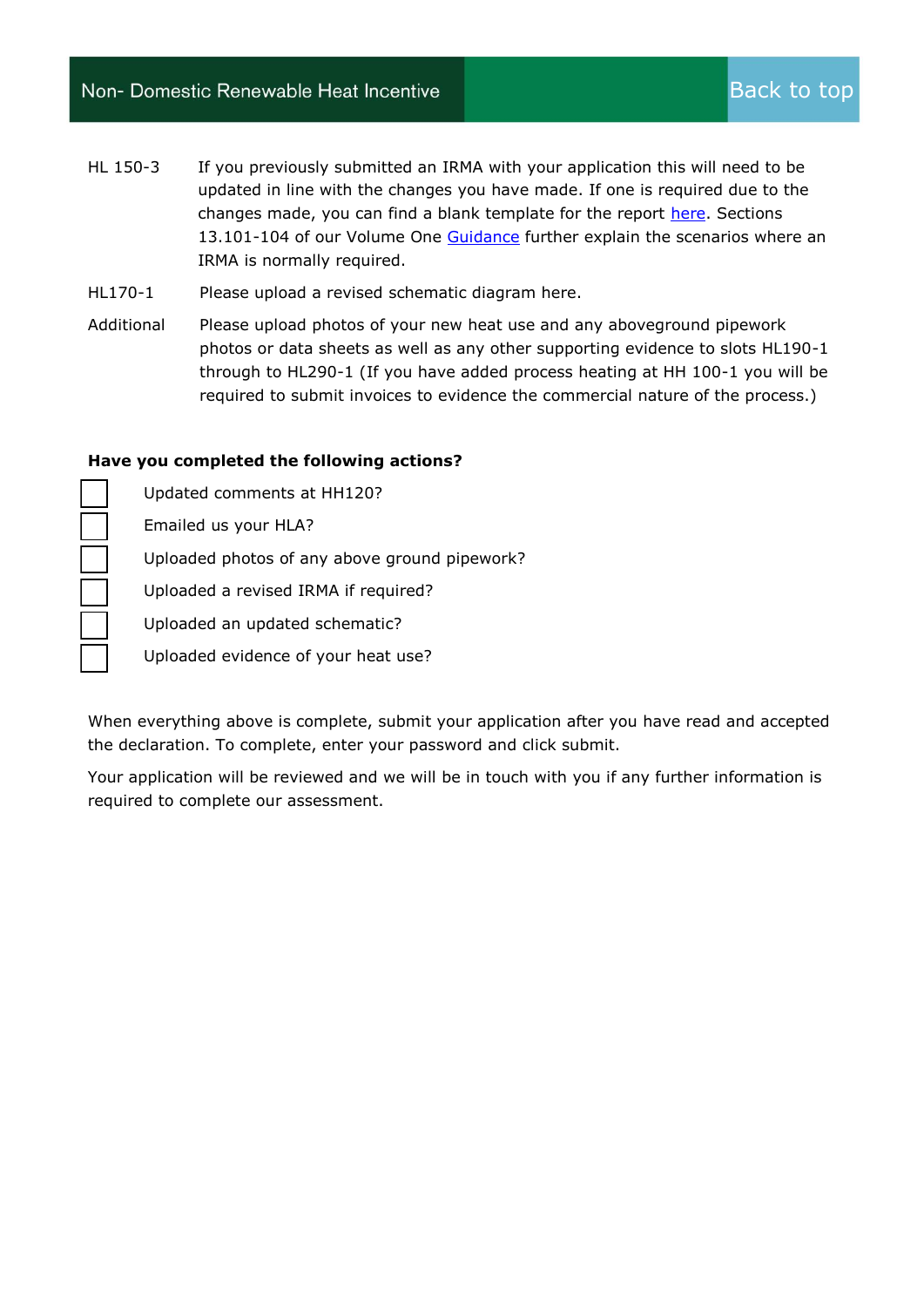### <span id="page-8-0"></span>**Adding an Ineligible Plant**



Now that you have everything you need, you can begin amending your application by;

Logging on to the RHI register by clicking [>Here<](https://rhi.ofgem.gov.uk/)

- Click **Accreditation**, then click on **Edit/View Accreditation Application**
- Find the application to be amended and click **View**
- Scroll to the bottom and click **Edit**

Edit the following questions and click "**Next**" to skip any that aren't listed below;

- AM 090 Please select the primary amendment types as **Change of heat generation** and **Change in meters** (if the ineligible plant is metered).
- AM 100 Select the relevant secondary amendment types.
- HH 120 Add a description of the amendment at the end of your existing answer. As a minimum, please copy the example below and fill in the boxes Please add any additional info if required;
	- **-** *AMENDMENT: [TYPE OF INELIGIBLE PLANT] added within [LOCATION] commissioned on [DATE]. New plant is [METERED] with [SERIAL NUMBER] (If Relevant – Delete as appropriate)*
- HI 100 Update the value here to reflect the total number of heat meters now present on the system (If relevant).
- Meter Grid Enter details of your new meter if relevant;
	- Select **Add Meter** at the bottom of the grid
		- Complete the details in the pop up box. These should match the photo of the meter provided (Make, model, serial number etc.)
- HJ 100 Please update this question with the number of ineligible plants on your system updating the details of each plant when prompted.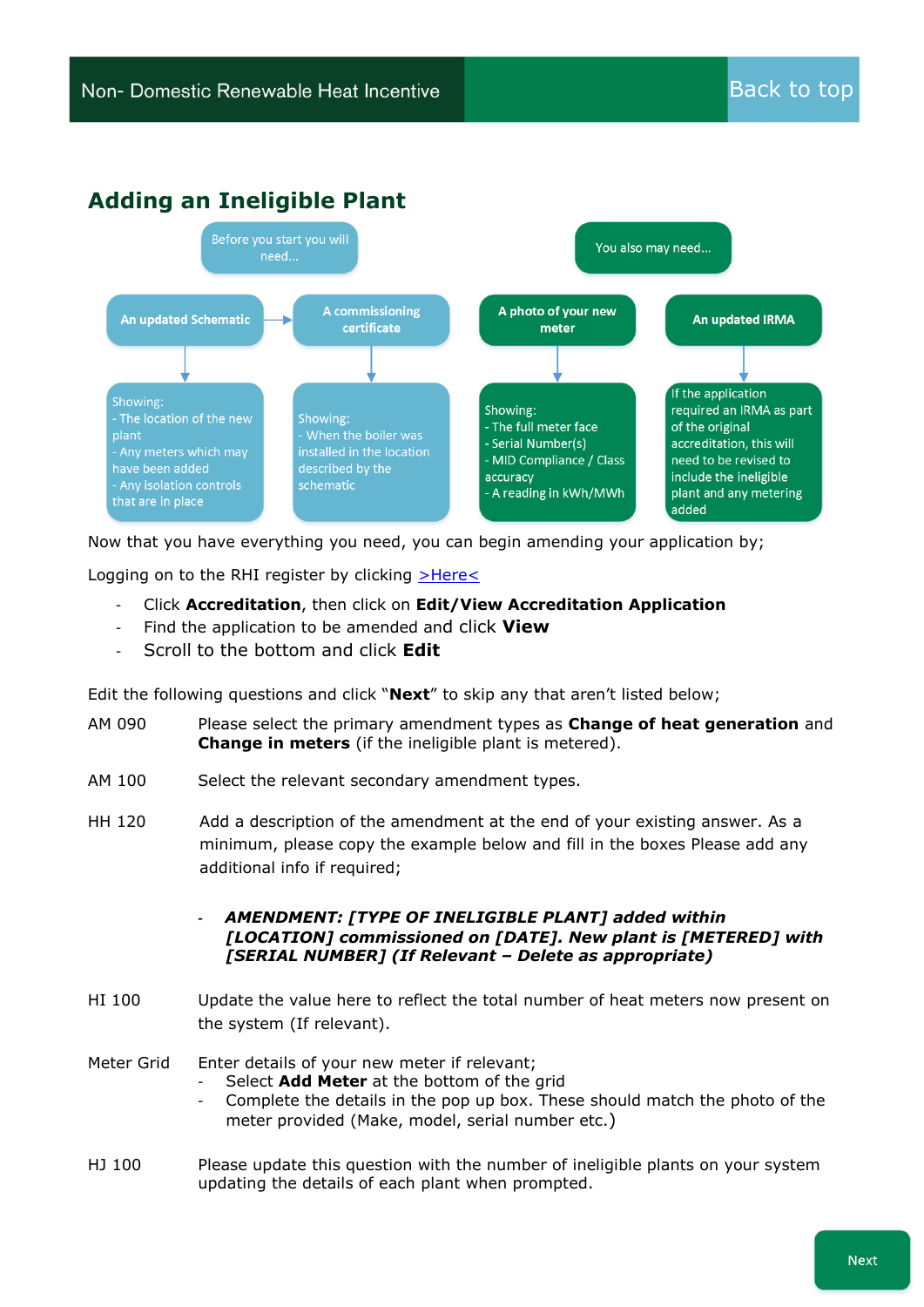### Non- Domestic Renewable Heat Incentive

HL130-1 Please upload a photo of the new meter(s) here.

- HL 150-3 If you previously submitted an IRMA with your application this will need to be updated in line with the changes you have made. If one is required due to the changes made, you can find a blank template for the report [here.](https://www.ofgem.gov.uk/publications-and-updates/non-domestic-renewable-heat-incentive-rhi-independent-report-metering-arrangements-template-pack-version-4-1) Sections 13.101-104 of our Volume One [Guidance](https://www.ofgem.gov.uk/system/files/docs/2016/11/guidance_volume_1_v9_sep_2016.pdf) further explain the scenarios where an IRMA is normally required.
- HL170-1 Please upload a revised schematic diagram here.
- Evidence Please provide a commissioning certificate for your new plant.

#### **Have you completed the following actions?**

☒ Updated comments at HH120? Added a new meter to the metering grid if relevant? Uploaded a photo of your new meter if relevant? ☒ Uploaded a revised IRMA if required? ☒ Uploaded an updated schematic? ☒ Uploaded your commissioning certificate?

When everything above is complete, submit your application after you have read and accepted the declaration. To complete, enter your password and click submit.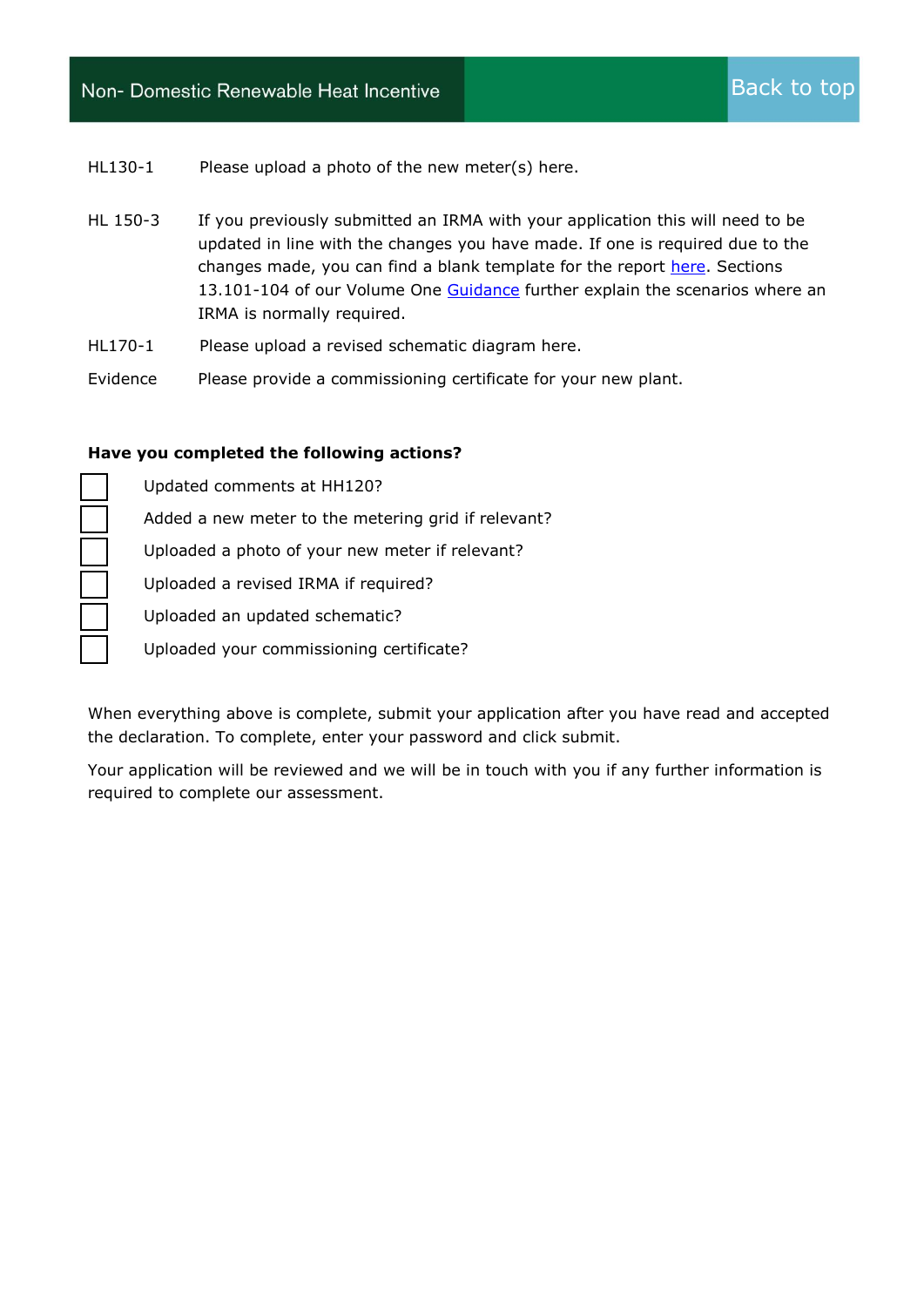### <span id="page-10-0"></span>**Removing an Ineligible Plant**



Now that you have everything you need, you can begin amending your application by;

Logging on to the RHI register by clicking  $\geq$ Here $\leq$ 

- Click **Accreditation**, then click on **Edit/View Accreditation Application**
- Find the application to be amended and click **View**
- Scroll to the bottom and click **Edit**

Edit the following questions and click **Next** to skip any that aren't listed below;

- AM 090 Please select the primary amendment types as **Change of heat generation** and **Change in meters** (if the ineligible plant is metered).
- AM 100 Select the relevant secondary amendment types.
- HH 120 Add a description of the amendment at the end of your existing answer. As a minimum, please copy the example below and fill in the boxes Please add any additional info if required;

**-** *AMENDMENT: [TYPE OF INELIGIBLE PLANT] removed from [LOCATION] on [DATE].*

- HI 100 Update the value here to reflect the total number of heat meters now present on the system. (if relevant)
- Meter Grid Remove any relevant meters;
	- Select **Remove Meter** on the meter that measured the ineligible plant
	- Complete the details in the pop up box
- HJ 100 Please update this question to reflect the number of additional plants on the system.
- HL170-1 Please upload a revised schematic diagram here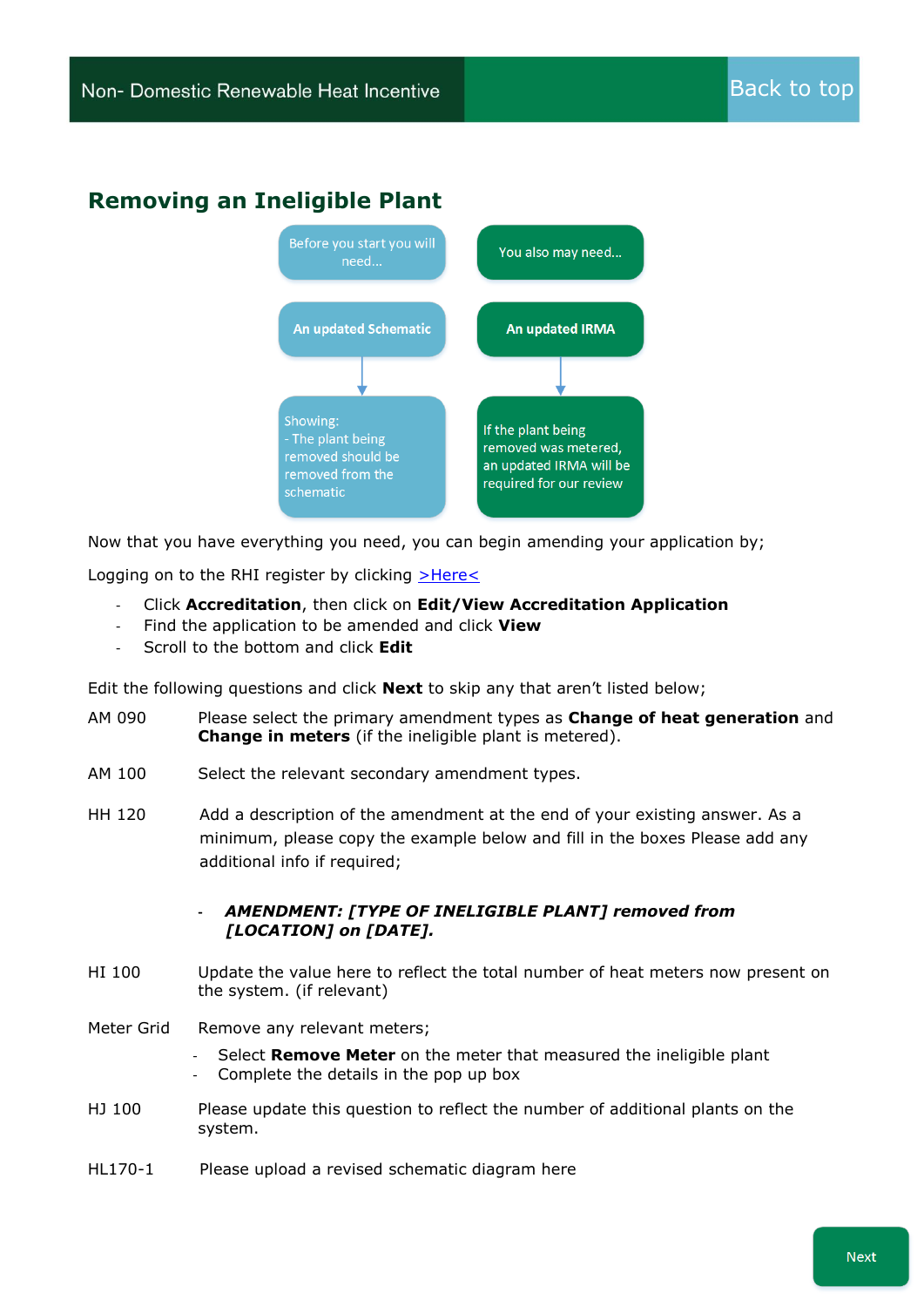#### **Have you completed the following actions?**

☒ Updated comments at HH120?

☒ Removed a meter from the metering grid if relevant?

☒ Uploaded a revised IRMA if required?

☒ Uploaded an updated schematic?

When everything above is complete, submit your application after you have read and accepted the declaration. To complete, enter your password and click submit.